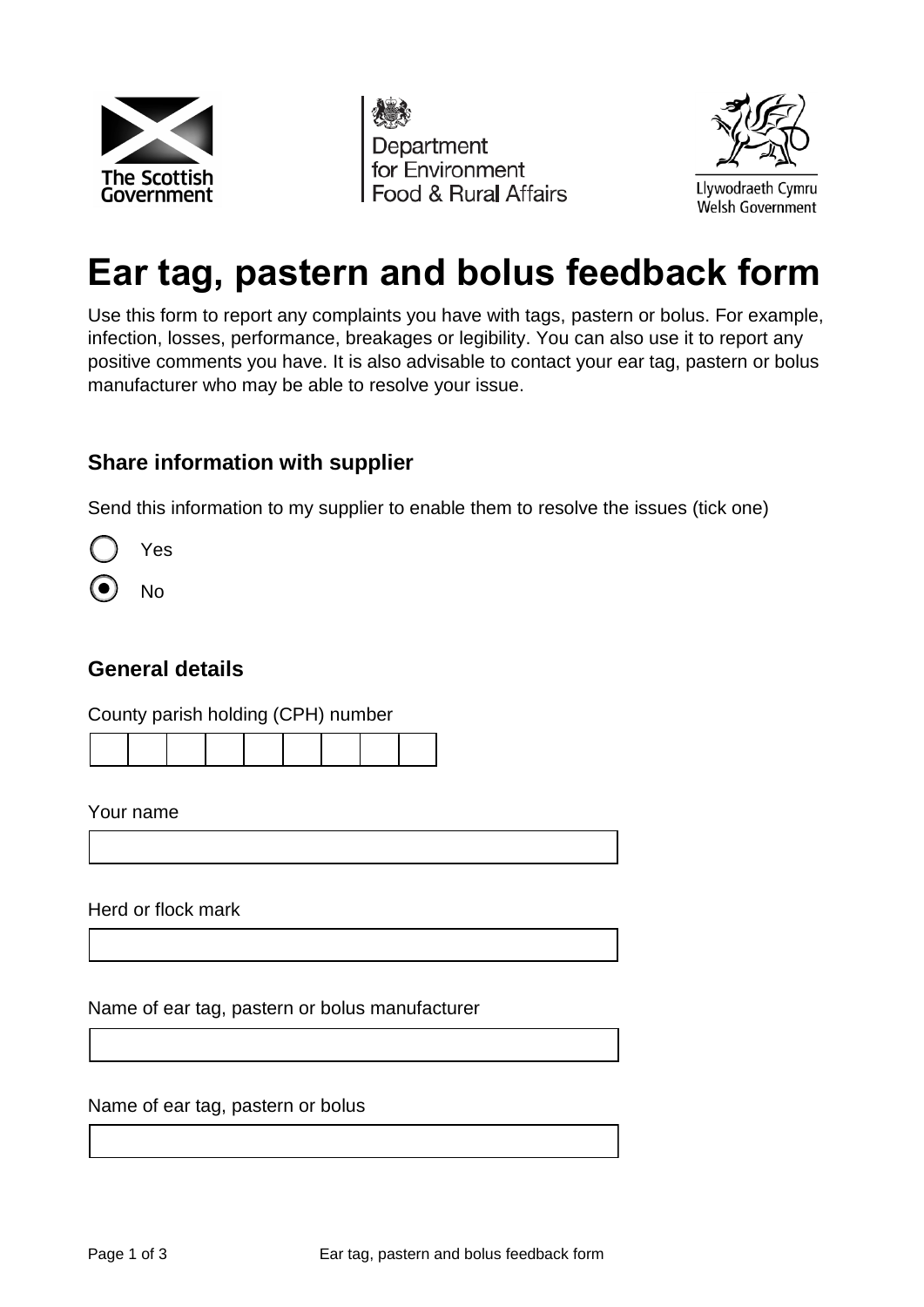Type of issue (tick all that apply)



Welfare issue (for example, lesions or infection)

Performance issue (for example, breakage or high loss rate)

## **Ear tag position**

 **For ear tag only** mark an X on the drawings below to show the position of the ear tag or describe the position of the tag in the ear



Cattle drawing

Sheep or goat drawing

Position in ear, for example, cattle top left away from head

Details of findings

 bolus was attached to or ingested by the animal respectively; number of losses, details of breakages, did the tag fall out, would the transponder not read. Give as much information as possible including details of when the ear tag, pastern or